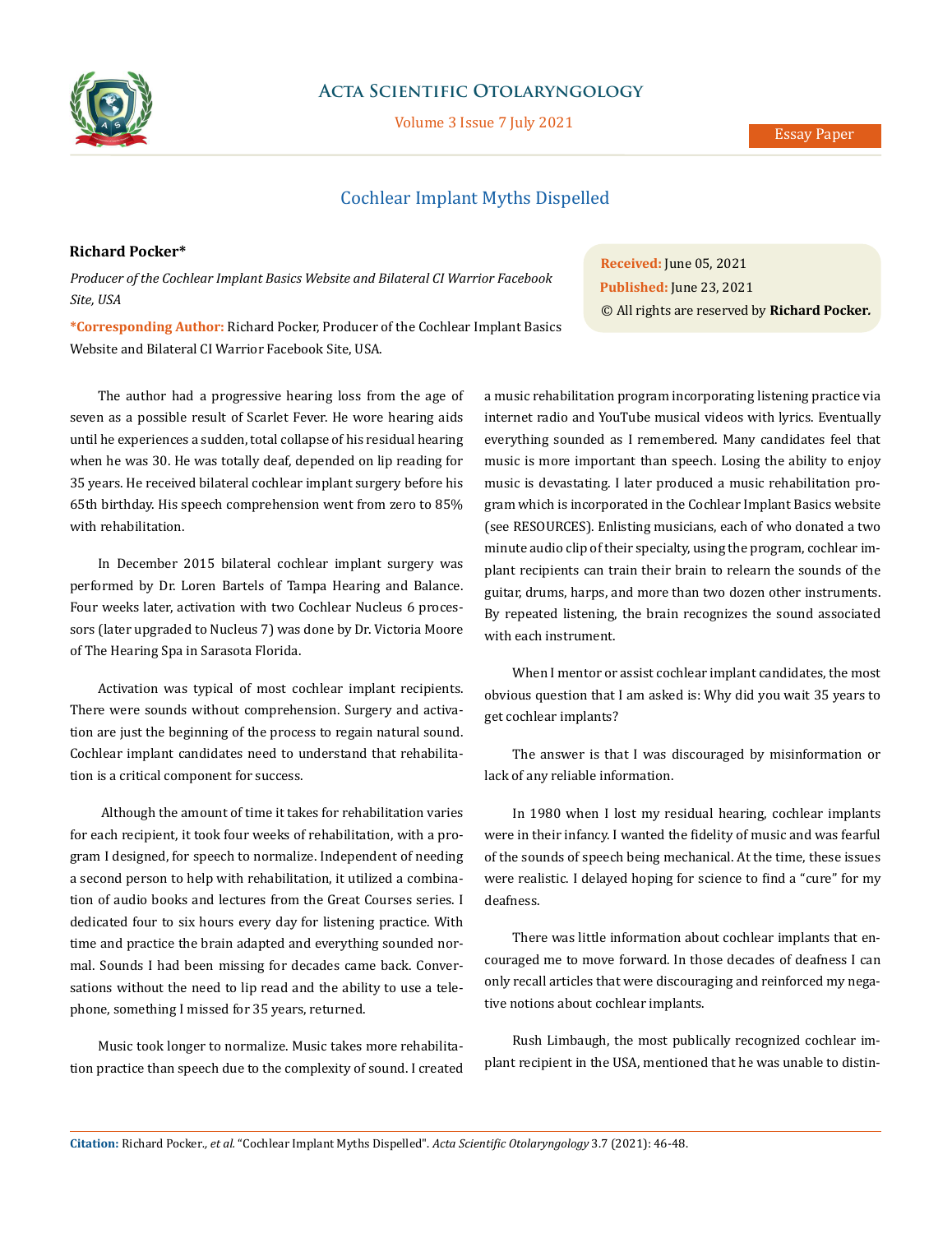guish between male or female voices, among several issues that he had. He had opted for a cochlear implant (later he went bilateral) because of the necessity to keep his hearing to perform his career as a radio show host. It was many years later, I learned that his results were less than optimal because of issues in the cochlea and few electrodes were operating. Nonetheless, for years it discouraged me from moving forward.

This is the power of misinformation.

#### **Case Study; Chris G**

This transcript is taken from a podcast interview found on the Cochlear Implant Basics website. Chris G. tells of the misinformation she received and resulted in her delay getting a cochlear implant for many years. I asked her why she had waited:

Chris: I almost got one back in 2011 and then waited six years. Probably, I should have done it sooner, but on the other hand, when I moved to Sarasota, I had found the quality of the healthcare and the whole community of people, surgeons, audiologist who specialize in cochlear implant rehab, other people, the Hearing Loss Association. It has been such a strong support group.

Richard: Tell me a little bit why you hesitated because it is not an uncommon thing for people to hesitate. How about your experience?

Chris: Well, first of all, one of my ear doctors said to me, "Oh, you don't want a cochlear implant. It is very artificial and robotic hearing. That would only be your last resort". I believed this guy. He's an authority figure. Like "Oh, okay. Okay. Well, I'm losing my hearing every year, but that doesn't sound like an option". Then another in North Carolina, ear doctor, says, "I don't think a cochlear implant is something you need". I really dug my heels in. Meanwhile, I had gone to National HLAA conference and gathered all the material from the manufacturers. I was scared. I was scared of the surgery.

Chris: These two doctors saying, "No, no". That gave me the reason to procrastinate and convince myself, "Well, they must be right". Even though I've met all these people who said, "Oh, I wish I had never delayed". Then my big procrastination along with the fear was the misconception that, "Get it done and technology moves on and there you are. You're stuck with the 2011".

Richard: That didn't turn out to be true.

Chris: No. I had to go to a seminar where a Cochlear rep stood up there and brought home the point that, "The great thing here is, you have this little gadget and we can reprogram that and we can reprogram the device inside your inner ear and you then get the benefit of the ongoing technology". That point had never reached me before.

Chris G's experience happens frequently.

#### **The doctor as authority figure**

Numbers vary but approximately 700,000 cochlear implant devices are in use worldwide. This number does not differentiate for those who are bilateral. The number of recipients is obviously far smaller. With the current estimated worldwide population of 7 billion, the odds of a medical practitioner meeting a cochlear implant recipient are extremely rare. In the United States, the number of cochlear implant recipients is less than .06 of 1% of the population. Without this personal interaction with cochlear implant recipients, it is hardly surprising that misconceptions abound.

As Chris G. noted the doctors and audiologists, unfamiliar with cochlear implants are still authority figures we trust. "Well, they must be right" was a mindset that prevented her from getting help for years.

Candidates need to know that technology is available to give them superb hearing now. This can be especially critical to those who face loss of employment because of hearing loss. These candidates are facing a hearing emergency. It can result in panic and depression.

In my outreach one universal truth I have discovered is that all hearing losses are as individual as fingerprints. This individuality stems from the candidate's personality and organic factors. Length of deafness, sudden hearing loss, single sided, combined with other medical issues such as Meniere's, cultural issues, insurance issues, offerings from the various cochlear implant manufactures (which vary world-wide), mental capabilities and emotional issues, willingness to partake in rehabilitation, fear (often brought on by misinformation) and vanity (one of the primary reason those who need hearing help wait years to do something about it).

In addition, candidates have various levels of expectation.